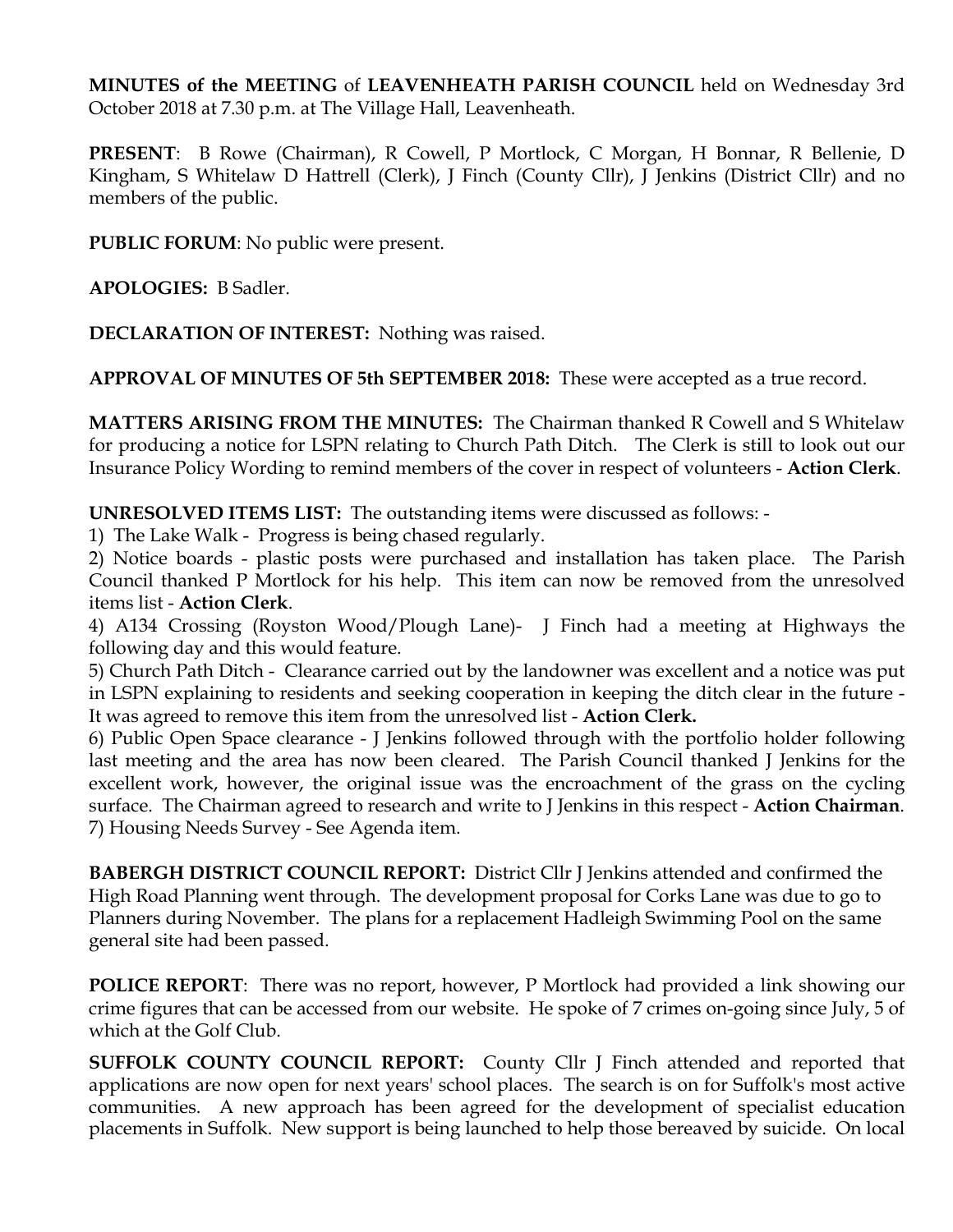matters J Finch asked for feedback on the school admission process. He had a meeting arranged for the following day with Highways. The items at Leavenheath included the A134 crossing, High Road hedge at Edies Lane and Broad Oaks trees - **Action J Finch**.

**CORRESPONDENCE:** The correspondence report had been issued ahead of the meeting and key areas were discussed.

**NEIGHBOURHOOD PLANNING/ HOUSING NEEDS SURVEY:** Members reported on a discussion with District Councillor Lee Parker ahead of the Meeting. Following discussion of the merits or otherwise of the Neighbourhood Plan, it was agreed to proceed to allow the Village to see a balanced view and decide if they want to produce one. Further talks with Babergh District Council Officers will commence leading to an Open Meeting in the Village Hall.

**HIGHWAYS**: The items had been raised with J Finch earlier in the meeting.

**FINANCE:** The bank balances as at 3rd October 2018 were **£40725.48** in the Community Account, **£15402.45** in the Reserve Account making a total of **£56127.93.**

The Suffolk Local Code of Conduct was duly approved. This was proposed by H Bonnar, seconded by R Bellenie and unanimously approved. The half year budget review was shared with the meeting and discussed.

## **The following were authorised for payment: -**

| Chq 101521 | 550.00 | Stoke by Nayland Cl        | Village Green             |
|------------|--------|----------------------------|---------------------------|
| Chq 101522 | 414.54 | D K Hattrell               | Clerk's Salary            |
| Chq 101523 | 97.40  | <b>Inland Revenue Only</b> | <b>Clerk's Deductions</b> |
| Chq 101524 | 163.96 | <b>SCC Pension ACC</b>     | Clerk's Pension           |
| Chq 101525 | 194.40 | Tree & Lawn Co Ltd         | Village Green             |
| Chq 101526 | 50.00  | Pete Irving Tree Services  | <b>Trees</b>              |
|            |        |                            |                           |

**Total £1470.00**

**REPORTS FROM ORGANISATIONS AND REPRESENTATIVES :** Reports were given from the Village Green, Village Hall, Footpaths and from the Community Woodland. The Playground Inspection was due and tenders for grounds maintenance requested. The AGM for the Community Woodland was taking place.

**IDEAS TO IMPROVE THE VILLAGE:** It was agreed to include dog bins on the November Agenda **- Action Clerk.** 

**REPORTS AND QUESTIONS FROM CHAIRMAN AND MEMBERS**: An old telephone number for the Clerk appears in LSPN under the Village Hall Event section - **Action Clerk to ask LSPN to amend.** 

The meeting closed at **9.12 p.m**.

## **Planning Meeting on 3rd October 2018**